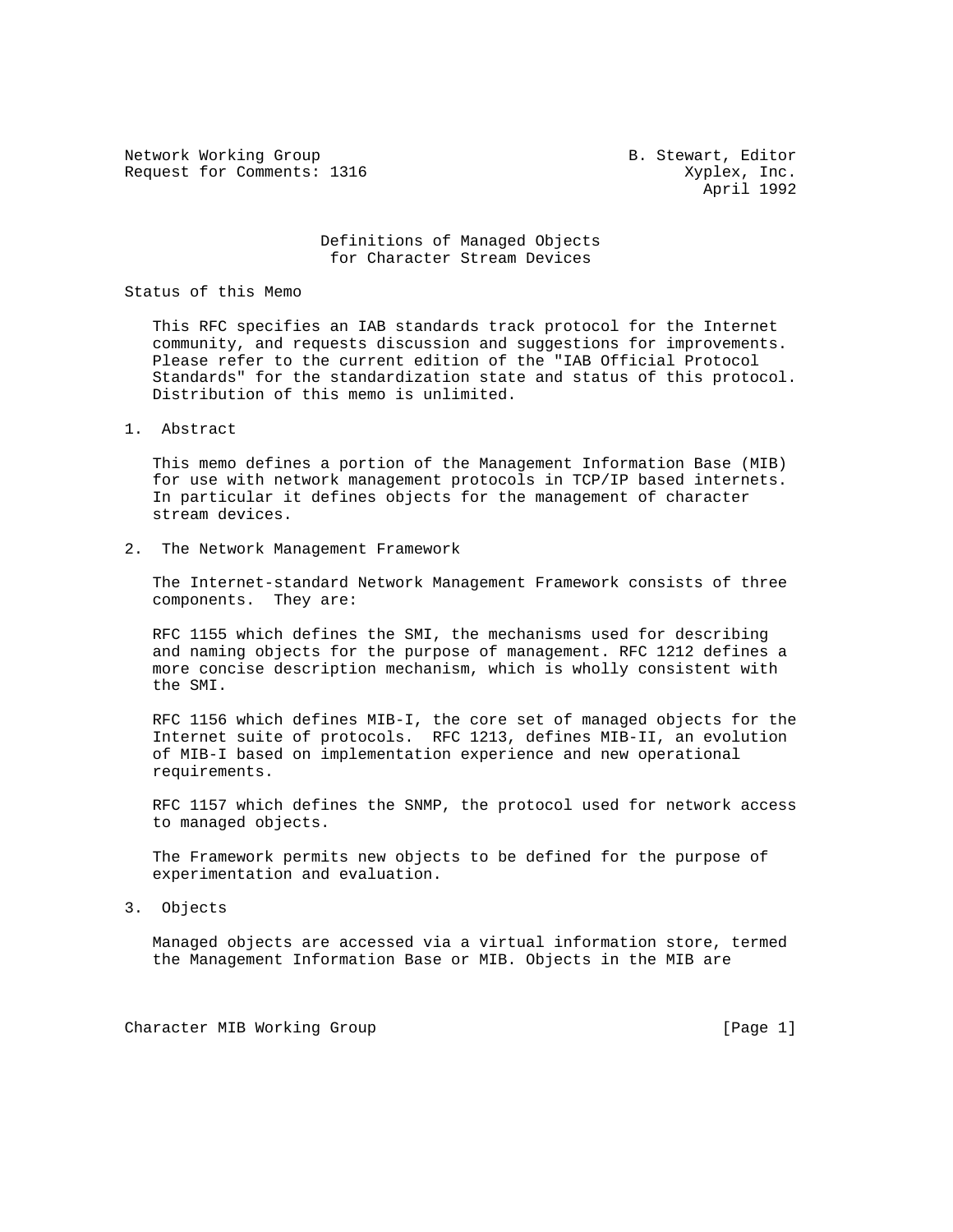defined using the subset of Abstract Syntax Notation One (ASN.1) [7] defined in the SMI. In particular, each object has a name, a syntax, and an encoding. The name is an object identifier, an administratively assigned name, which specifies an object type.

 The object type together with an object instance serves to uniquely identify a specific instantiation of the object. For human convenience, we often use a textual string, termed the OBJECT DESCRIPTOR, to also refer to the object type.

 The syntax of an object type defines the abstract data structure corresponding to that object type. The ASN.1 language is used for this purpose. However, the SMI [3] purposely restricts the ASN.1 constructs which may be used. These restrictions are explicitly made for simplicity.

 The encoding of an object type is simply how that object type is represented using the object type's syntax. Implicitly tied to the notion of an object type's syntax and encoding is how the object type is represented when being transmitted on the network.

 The SMI specifies the use of the basic encoding rules of ASN.1 [8], subject to the additional requirements imposed by the SNMP.

3.1. Format of Definitions

 Section 5 contains the specification of all object types contained in this MIB module. The object types are defined using the conventions defined in the SMI, as amended by the extensions specified in [9,10].

4. Overview

 The Character MIB applies to interface ports that carry a character stream, whether physical or virtual, serial or parallel, synchronous or asynchronous. The most common example of a character port is a hardware terminal port with an RS-232 interface. Another common hardware example is a parallel printer port, say with a Centronics interface. The concept also includes virtual terminal ports, such as a software connection point for a remote console.

 The Character MIB is one of a set of MIBs designed for complementary use. At this writing, the set comprises:

 Character MIB PPP MIB RS-232-like MIB Parallel-printer-like MIB

Character MIB Working Group [Page 2]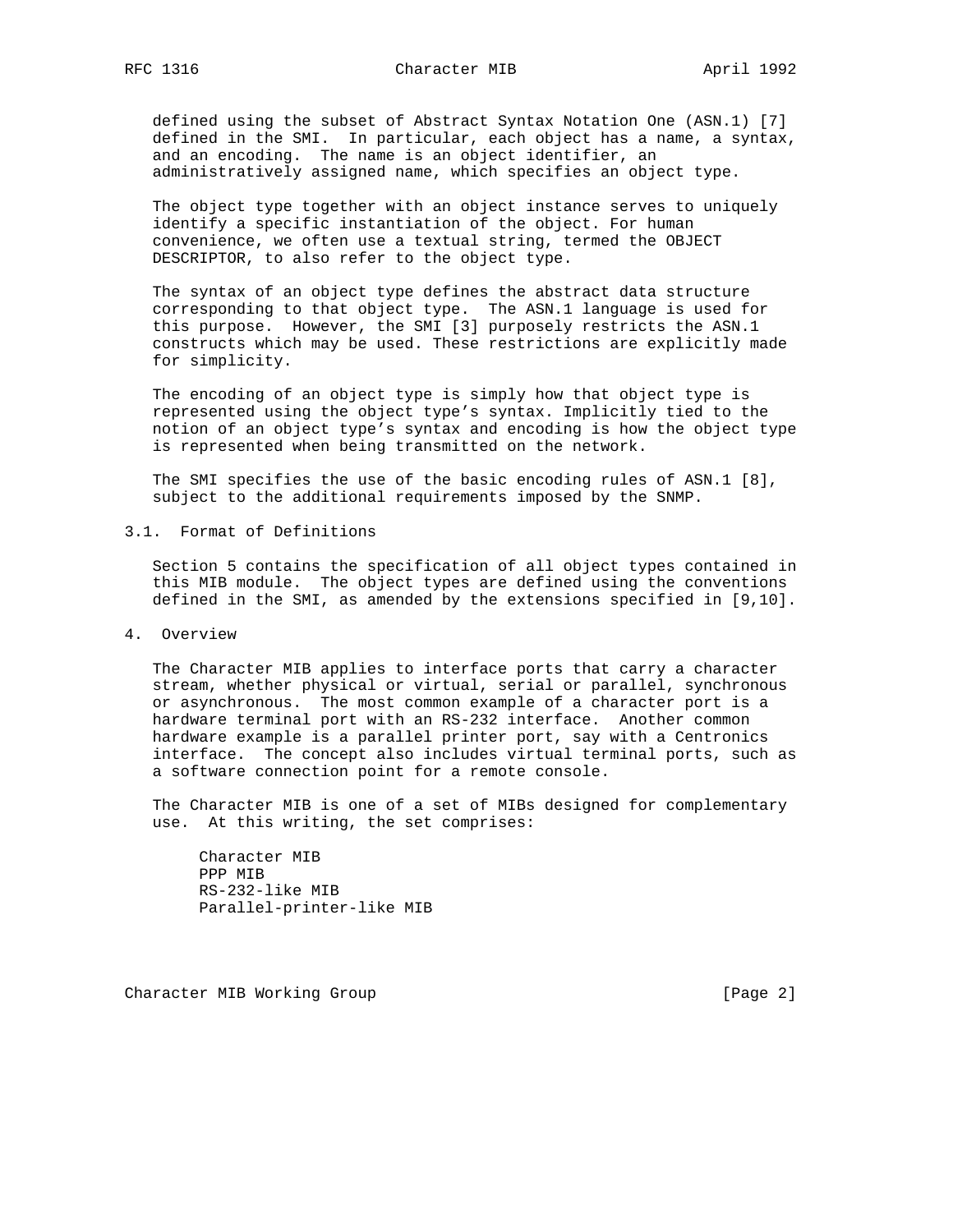The RS-232-like MIB and the Parallel-printer-like MIB represent the physical layer, providing service to higher layers such as the Character MIB or PPP MIB. Further MIBs may appear above these.

 The following diagram shows two possible "MIB stacks", each using the RS-232-like MIB.

|                 | Standard MIB    |
|-----------------|-----------------|
| Telnet MIB      | Interface Group |
|                 |                 |
| Character MIB   | PPP MIB         |
|                 |                 |
| RS-232-like MIB | RS-232-like MIB |
|                 |                 |

 The intent of the model is for the physical-level MIBs to represent the lowest level, regardless of the higher level that may be using it. In turn, separate higher level MIBs represent specific applications, such as a terminal (the Character MIB) or a network connection (the PPP MIB).

 For the most part, character ports are distinct from network interfaces (which are already covered by the Interface group). In general, they are attachment points for non-network devices. The exception is a character port that can support a network protocol, such as SLIP or PPP. This implies the existence of a corresponding entry in the Interfaces table, with ifOperStatus of 'off' while the port is not running a network protocol and 'on' if it is. The intent is that such usage is exclusive of non-network character stream usage. That is, while switched to network use, charPortOperStatus would be 'down' and Character MIB operational values such as charPortInFlowState and charPortInCharacters would be inactive.

 The Character MIB is mandatory for all systems that offer character ports. This includes, for example, terminal servers, general-purpose time-sharing hosts, and even such systems as a bridge with a (virtual) console port. It may or may not include character ports that do not support network sessions, depending on the system's needs.

 The Character MIB's central abstraction is a port. Physical ports have a one-to-one correspondence with hardware ports. Virtual ports are software entities analogous to physical ports, but with no hardware connector.

 Each port supports one or more sessions. A session represents a virtual connection that carries characters between the port and some

Character MIB Working Group [Page 3]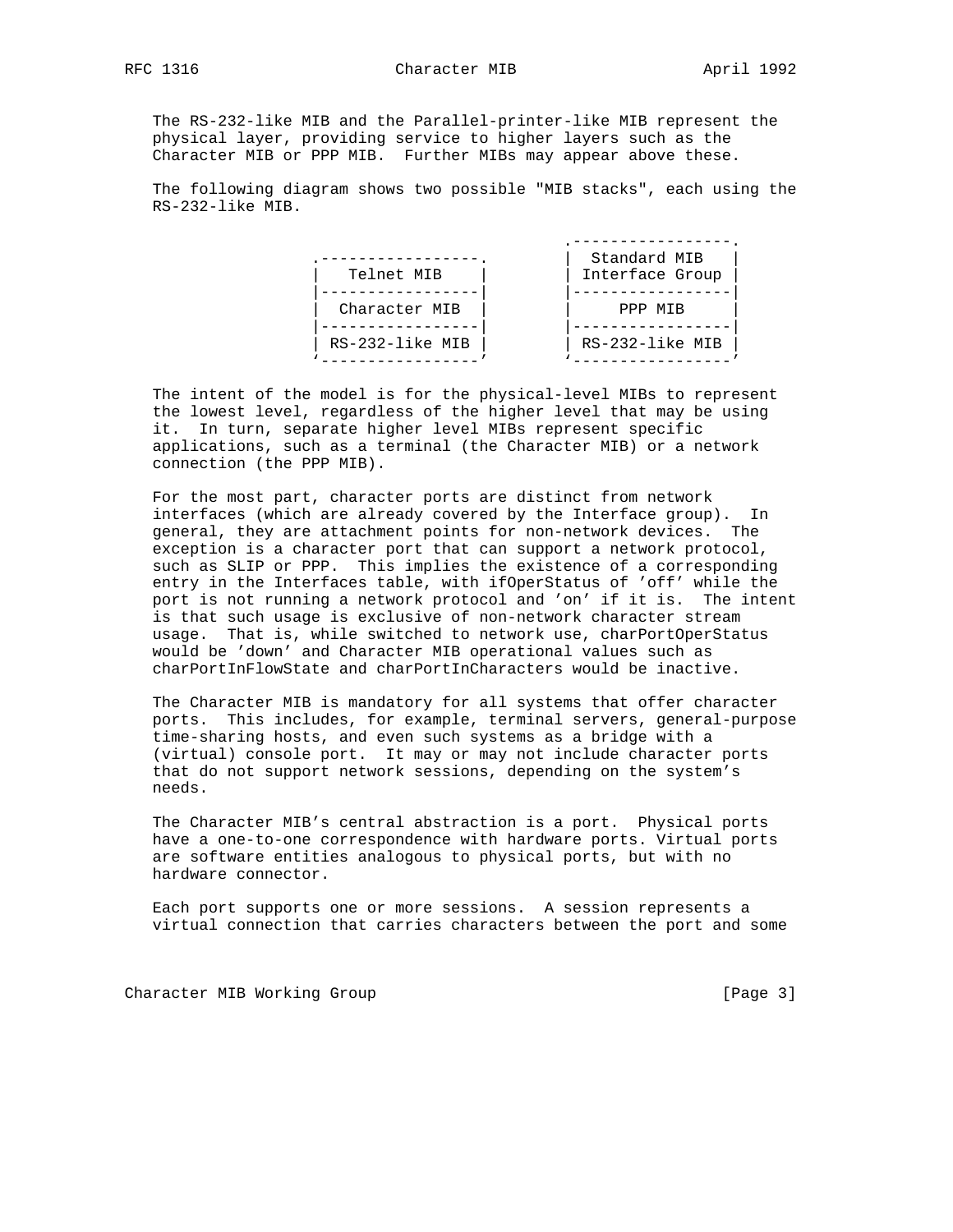partner. Sessions typically operate over a stack of network protocols. A typical session, for example, uses Telnet over TCP.

 The MIB comprises one base object and two tables, detailed in the following sections. The tables contain objects for ports and sessions.

 The MIB intentionally contains no distinction between what is often called permanent and operational or volatile data bases. For the purposes of this MIB, handling of such distinctions is implementation specific.

5. Definitions

RFC1316-MIB DEFINITIONS ::= BEGIN

 IMPORTS Counter, TimeTicks, Gauge FROM RFC1155-SMI DisplayString FROM RFC1213-MIB OBJECT-TYPE FROM RFC-1212;

-- this is the MIB module for character stream devices

char OBJECT IDENTIFIER  $::=$  { mib-2 19 }

-- Textual Conventions

AutonomousType ::= OBJECT IDENTIFIER

-- The object identifier is an independently extensible type

-- identification value. It may, for example indicate a

-- particular sub-tree with further MIB definitions, or

-- define something like a protocol type or type of

-- hardware.

InstancePointer ::= OBJECT IDENTIFIER

-- The object identifier is a pointer to a specific instance

-- of a MIB object in this agent's implemented MIB. By

-- convention, it is the first object in the conceptual row

-- for the instance.

Character MIB Working Group **Example 20** (Page 4)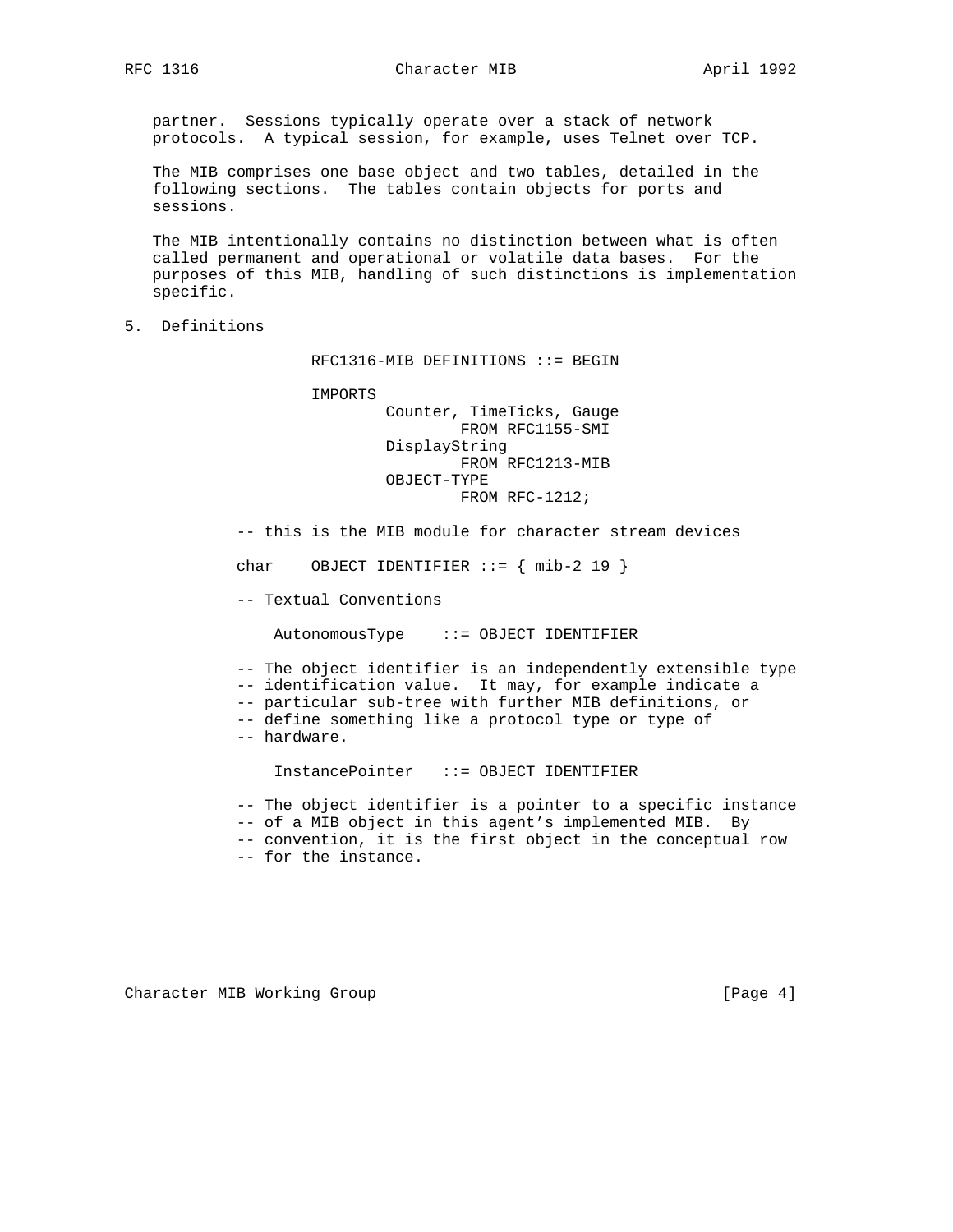-- the generic Character group -- Implementation of this group is mandatory for all -- systems that offer character ports charNumber OBJECT-TYPE SYNTAX INTEGER ACCESS read-only STATUS mandatory DESCRIPTION "The number of entries in charPortTable, regardless of their current state."  $::= \{ char 1 \}$  -- the Character Port table charPortTable OBJECT-TYPE SYNTAX SEQUENCE OF CharPortEntry ACCESS not-accessible STATUS mandatory DESCRIPTION "A list of port entries. The number of entries is given by the value of charNumber."  $::=$  { char 2 } charPortEntry OBJECT-TYPE SYNTAX CharPortEntry ACCESS not-accessible STATUS mandatory DESCRIPTION "Status and parameter values for a character port." INDEX { charPortIndex }  $::=$  { charPortTable 1 } CharPortEntry ::= SEQUENCE { charPortIndex INTEGER, charPortName DisplayString, charPortType INTEGER, charPortHardware AutonomousType, charPortReset INTEGER, charPortAdminStatus

Character MIB Working Group **Example 20** (Page 5)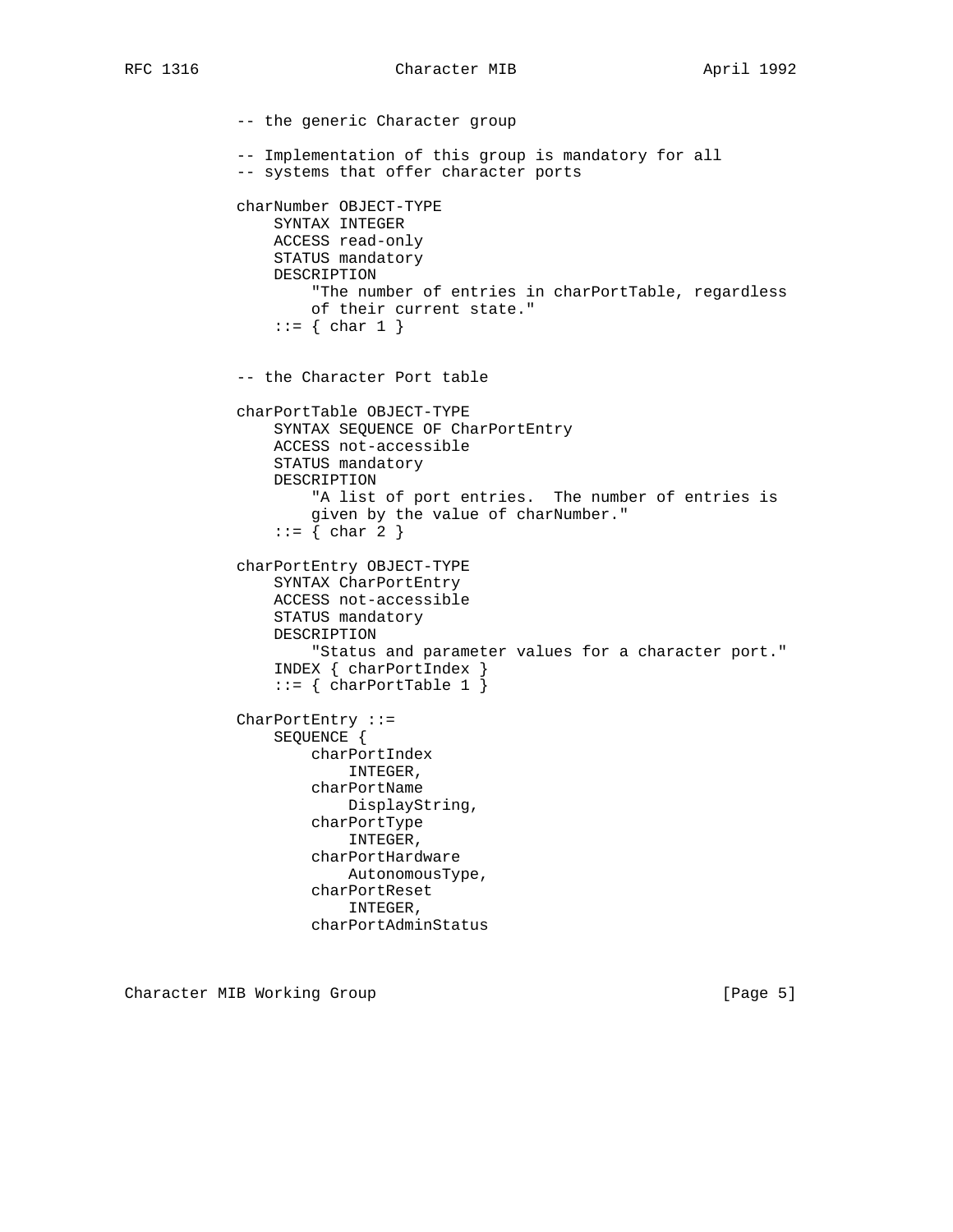INTEGER, charPortOperStatus INTEGER, charPortLastChange TimeTicks, charPortInFlowType INTEGER, charPortOutFlowType INTEGER, charPortInFlowState INTEGER, charPortOutFlowState INTEGER, charPortInCharacters Counter, charPortOutCharacters Counter, charPortAdminOrigin INTEGER, charPortSessionMaximum INTEGER, charPortSessionNumber Gauge, charPortSessionIndex INTEGER } charPortIndex OBJECT-TYPE SYNTAX INTEGER ACCESS read-only STATUS mandatory DESCRIPTION "A unique value for each character port. Its value ranges between 1 and the value of charNumber. By convention and if possible, hardware port numbers come first, with a simple, direct mapping. The value for each port must remain constant at least from one re-initialization of the network management agent to the next."  $::=$  { charPortEntry 1 } charPortName OBJECT-TYPE SYNTAX DisplayString (SIZE (0..32)) ACCESS read-write STATUS mandatory DESCRIPTION "An administratively assigned name for the port, typically with some local significance."

Character MIB Working Group **Example 20** (Page 6)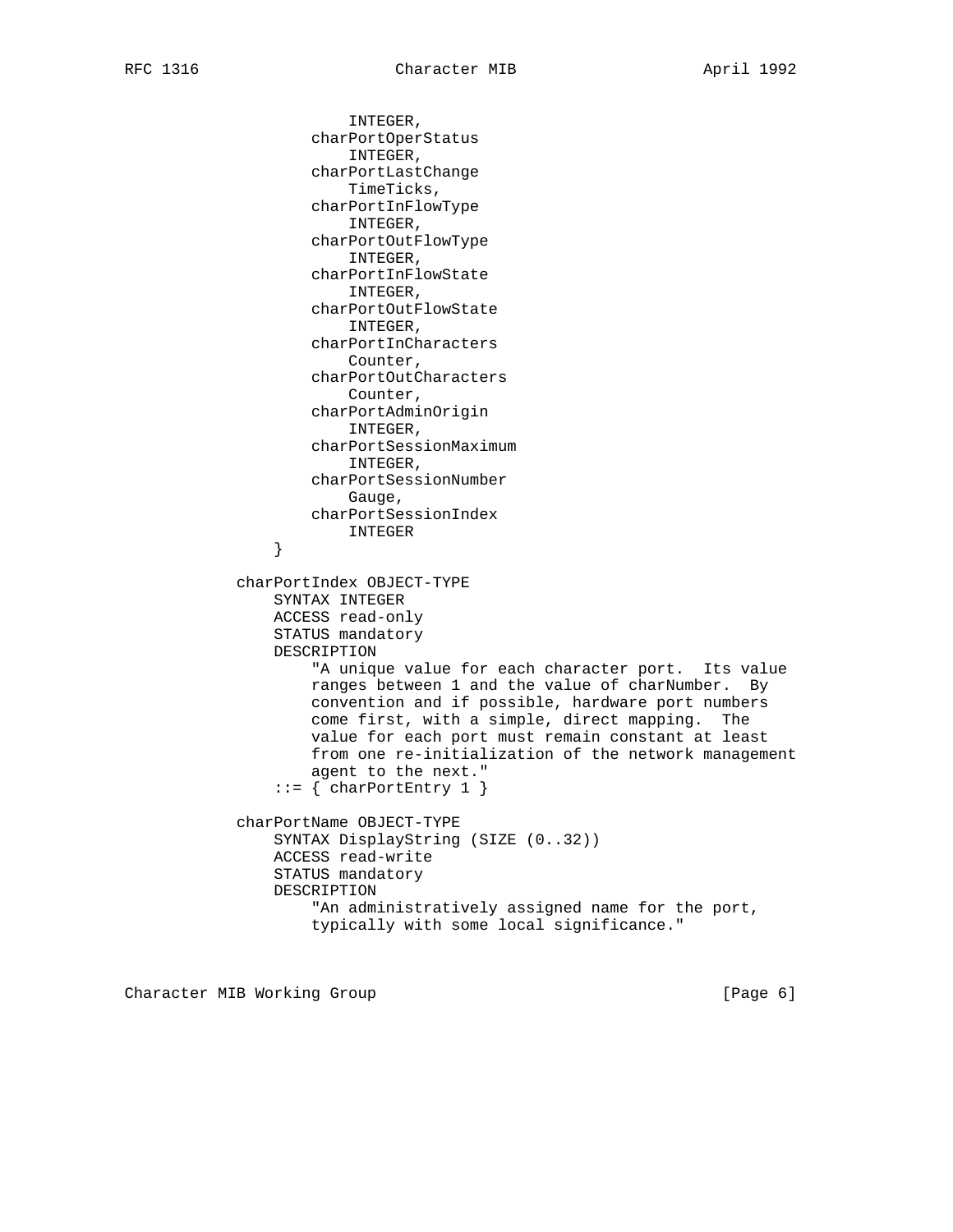```
 ::= { charPortEntry 2 }
            charPortType OBJECT-TYPE
                SYNTAX INTEGER { physical(1), virtual(2) }
                ACCESS read-only
                STATUS mandatory
                DESCRIPTION
                    "The port's type, 'physical' if the port represents
                    an external hardware connector, 'virtual' if it does
                    not."
               ::= { charPortEntry 3 }
            charPortHardware OBJECT-TYPE
                SYNTAX AutonomousType
                ACCESS read-only
                STATUS mandatory
                DESCRIPTION
                    "A reference to hardware MIB definitions specific to
                    a physical port's external connector. For example,
                    if the connector is RS-232, then the value of this
                    object refers to a MIB sub-tree defining objects
                    specific to RS-232. If an agent is not configured
                    to have such values, the agent returns the object
                    identifier:
                       nullHardware OBJECT IDENTIFIER ::= \{ 0 0 \} "
               ::= { charPortEntry 4 }
            charPortReset OBJECT-TYPE
                SYNTAX INTEGER { ready(1), execute(2) }
                ACCESS read-write
                STATUS mandatory
                DESCRIPTION
                    "A control to force the port into a clean, initial
                    state, both hardware and software, disconnecting all
                    the port's existing sessions. In response to a
                    get-request or get-next-request, the agent always
                    returns 'ready' as the value. Setting the value to
                    'execute' causes a reset."
               ::= { charPortEntry 5 }
            charPortAdminStatus OBJECT-TYPE
               SYNTAX INTEGER \{ \text{enabeled}(1), \text{disabeled}(2), \text{off}(3), \} maintenance(4) }
                ACCESS read-write
                STATUS mandatory
                DESCRIPTION
```
Character MIB Working Group **Example 20** (Page 7)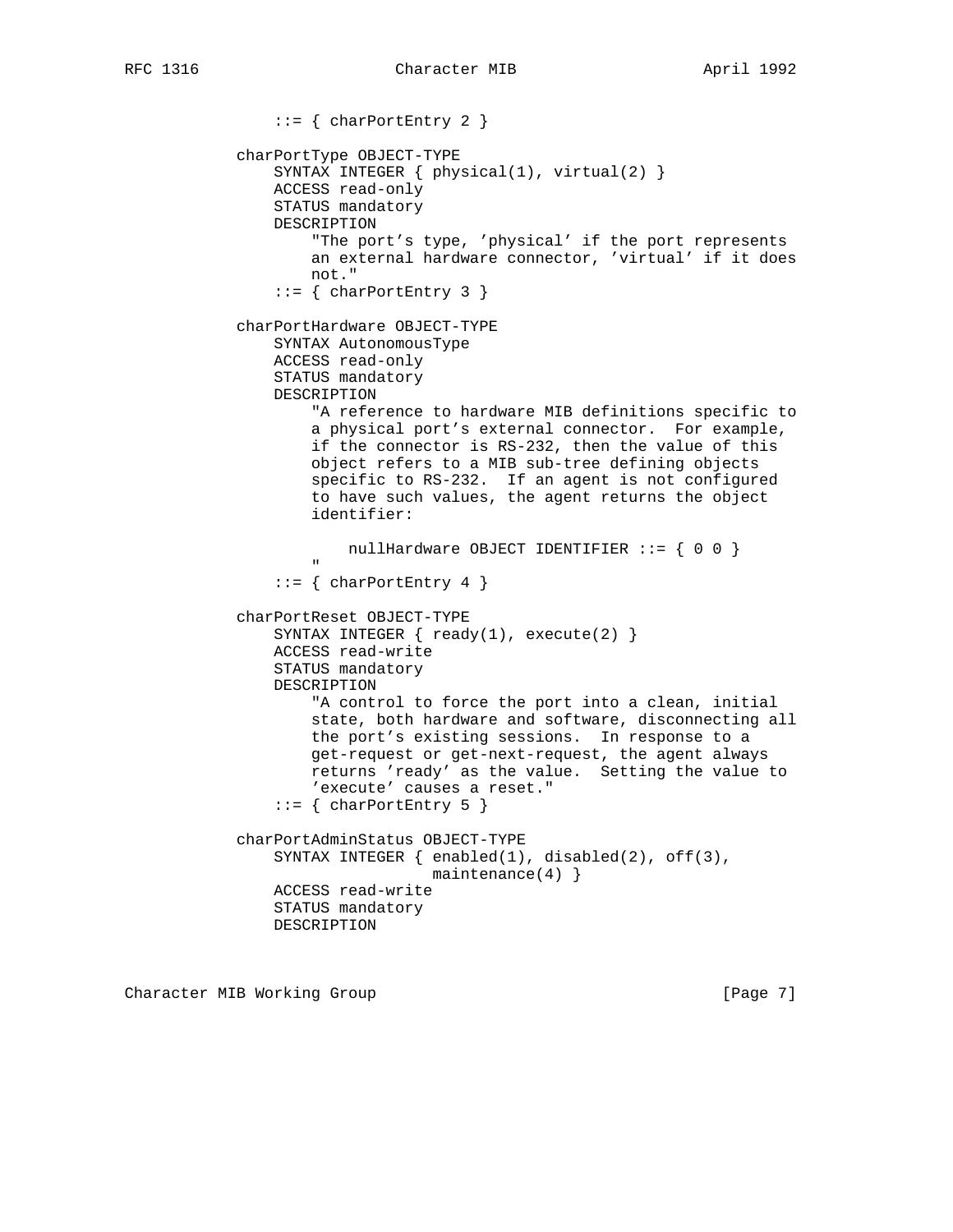"The port's desired state, independent of flow control. 'enabled' indicates that the port is allowed to pass characters and form new sessions. 'disabled' indicates that the port is allowed to pass characters but not form new sessions. 'off' indicates that the port is not allowed to pass characters or have any sessions. 'maintenance' indicates a maintenance mode, exclusive of normal operation, such as running a test."  $::=$  { charPortEntry 6 } charPortOperStatus OBJECT-TYPE SYNTAX INTEGER { up(1), down(2), maintenance(3), absent(4), active(5)  $\}$  ACCESS read-only STATUS mandatory DESCRIPTION "The port's actual, operational state, independent of flow control. 'up' indicates able to function normally. 'down' indicates inability to function for administrative or operational reasons. 'maintenance' indicates a maintenance mode, exclusive of normal operation, such as running a test. 'absent' indicates that port hardware is not present. 'active' indicates up with a user present (e.g. logged in)."  $::=$  { charPortEntry 7 } charPortLastChange OBJECT-TYPE SYNTAX TimeTicks ACCESS read-only STATUS mandatory DESCRIPTION "The value of sysUpTime at the time the port entered its current operational state. If the current state was entered prior to the last reinitialization of the local network management subsystem, then this object contains a zero value."  $::=$  { charPortEntry 8 } charPortInFlowType OBJECT-TYPE SYNTAX INTEGER  $\{ none(1), xonXoff(2), hardware(3),\}$  $ctsRts(4)$ , dsrDtr(5) } ACCESS read-write STATUS mandatory DESCRIPTION "The port's type of input flow control. 'none' indicates no flow control at this level or below.

Character MIB Working Group **Example 20** (Page 8)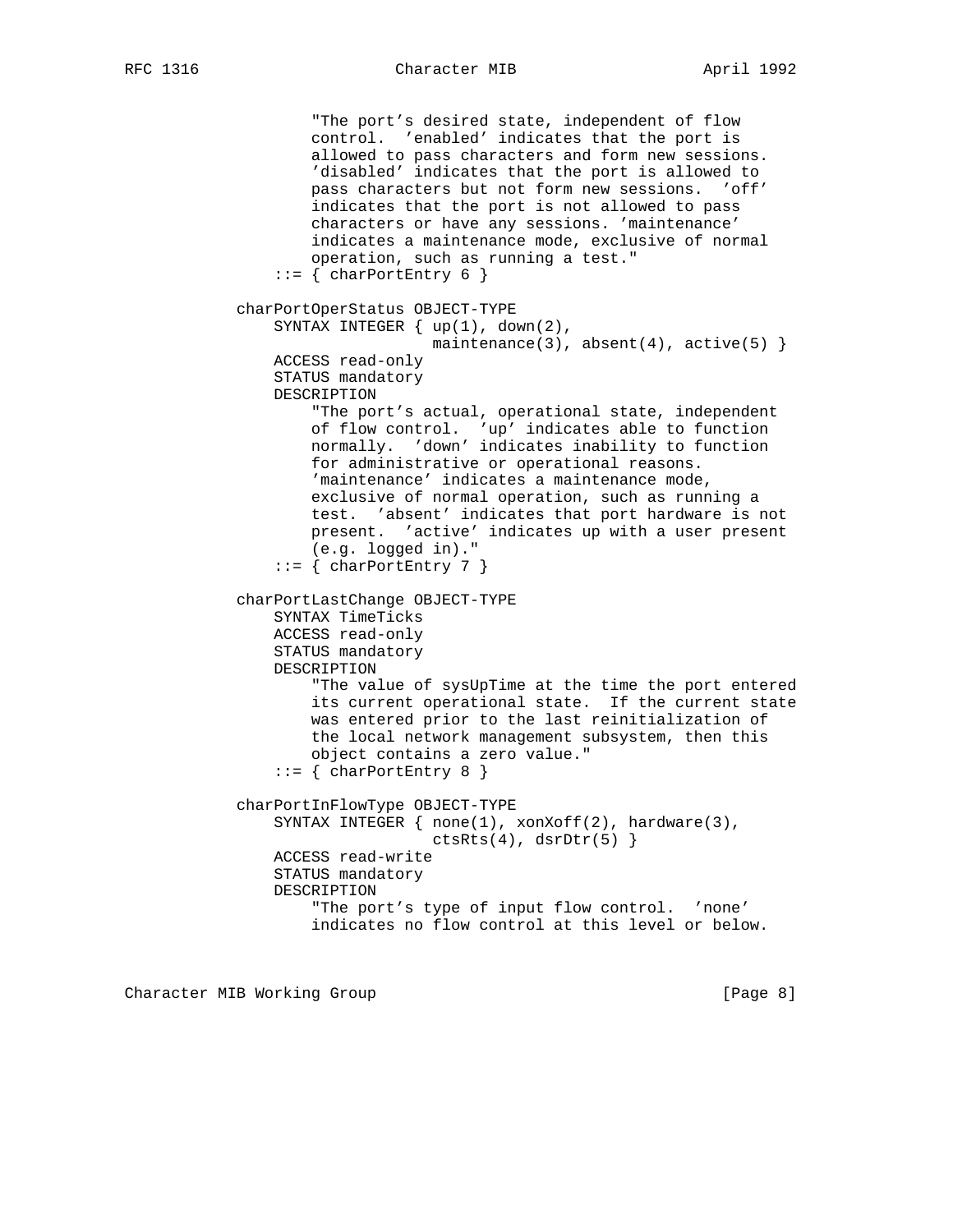'xonXoff' indicates software flow control by recognizing XON and XOFF characters. 'hardware' indicates flow control delegated to the lower level, for example a parallel port. 'ctsRts' and 'dsrDtr' are specific to RS-232-like ports. Although not architecturally pure, they are included here for simplicity's sake."  $::=$  { charPortEntry 9 } charPortOutFlowType OBJECT-TYPE SYNTAX INTEGER { none(1), xonXoff(2), hardware(3),  $ctsRts(4)$ ,  $dsrDtr(5)$  } ACCESS read-write STATUS mandatory DESCRIPTION "The port's type of output flow control. 'none' indicates no flow control at this level or below. 'xonXoff' indicates software flow control by recognizing XON and XOFF characters. 'hardware' indicates flow control delegated to the lower level, for example a parallel port. 'ctsRts' and 'dsrDtr' are specific to RS-232-like ports. Although not architecturally pure, they are included here for simplicy's sake."  $::=$  { charPortEntry 10 } charPortInFlowState OBJECT-TYPE SYNTAX INTEGER  $\{ none(1), unknown(2), stop(3), go(4) \}$  ACCESS read-only STATUS mandatory DESCRIPTION "The current operational state of input flow control on the port. 'none' indicates not applicable. 'unknown' indicates this level does not know. 'stop' indicates flow not allowed. 'go' indicates flow allowed."  $::=$  { charPortEntry 11 } charPortOutFlowState OBJECT-TYPE SYNTAX INTEGER  $\{ none(1), unknown(2), stop(3), go(4) \}$  ACCESS read-only STATUS mandatory DESCRIPTION "The current operational state of output flow control on the port. 'none' indicates not applicable. 'unknown' indicates this level does not

Character MIB Working Group **Example 20** (Page 9)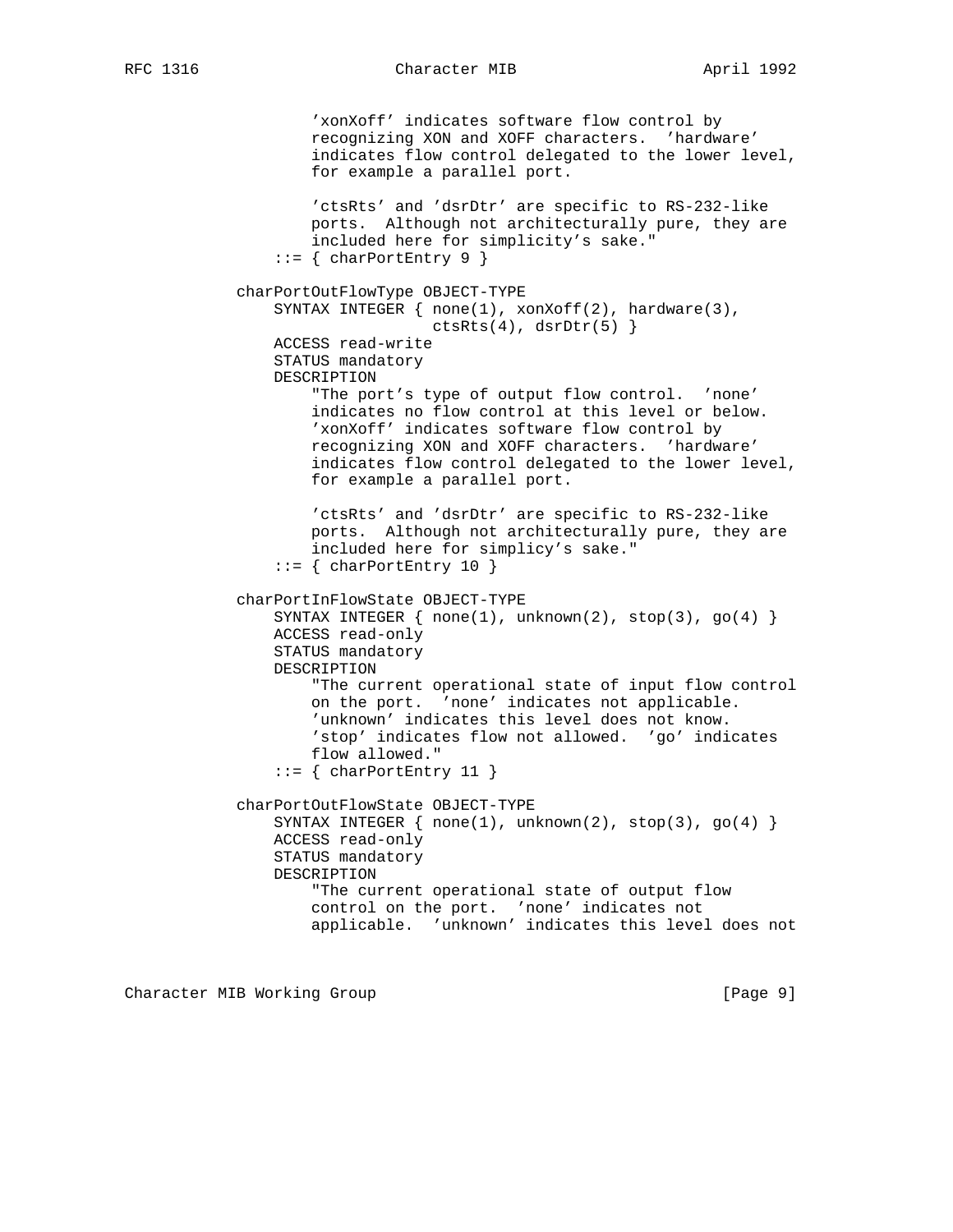```
 know. 'stop' indicates flow not allowed. 'go'
                   indicates flow allowed."
               ::= { charPortEntry 12 }
           charPortInCharacters OBJECT-TYPE
               SYNTAX Counter
               ACCESS read-only
               STATUS mandatory
               DESCRIPTION
                    "Total number of characters detected as input from
                   the port since system re-initialization and while
                   the port operational state was 'up', 'active', or
                   'maintenance', including, for example, framing, flow
                    control (i.e. XON and XOFF), each occurrence of a
                   BREAK condition, locally-processed input, and input
                   sent to all sessions."
               ::= { charPortEntry 13 }
           charPortOutCharacters OBJECT-TYPE
               SYNTAX Counter
               ACCESS read-only
               STATUS mandatory
               DESCRIPTION
                    "Total number of characters detected as output to
                    the port since system re-initialization and while
                    the port operational state was 'up', 'active', or
'maintenance', including, for example, framing, flow
control (i.e. XON and XOFF), each occurrence of a
                   BREAK condition, locally-created output, and output
                   received from all sessions."
               ::= { charPortEntry 14 }
           charPortAdminOrigin OBJECT-TYPE
               SYNTAX INTEGER { dynamic(1), network(2), local(3),
                               none(4)}
               ACCESS read-write
               STATUS mandatory
               DESCRIPTION
                    "The administratively allowed origin for
                   establishing session on the port. 'dynamic' allows
                    'network' or 'local' session establishment. 'none'
                   disallows session establishment."
               ::= { charPortEntry 15 }
           charPortSessionMaximum OBJECT-TYPE
               SYNTAX INTEGER
               ACCESS read-write
               STATUS mandatory
```
Character MIB Working Group **[Page 10]** [Page 10]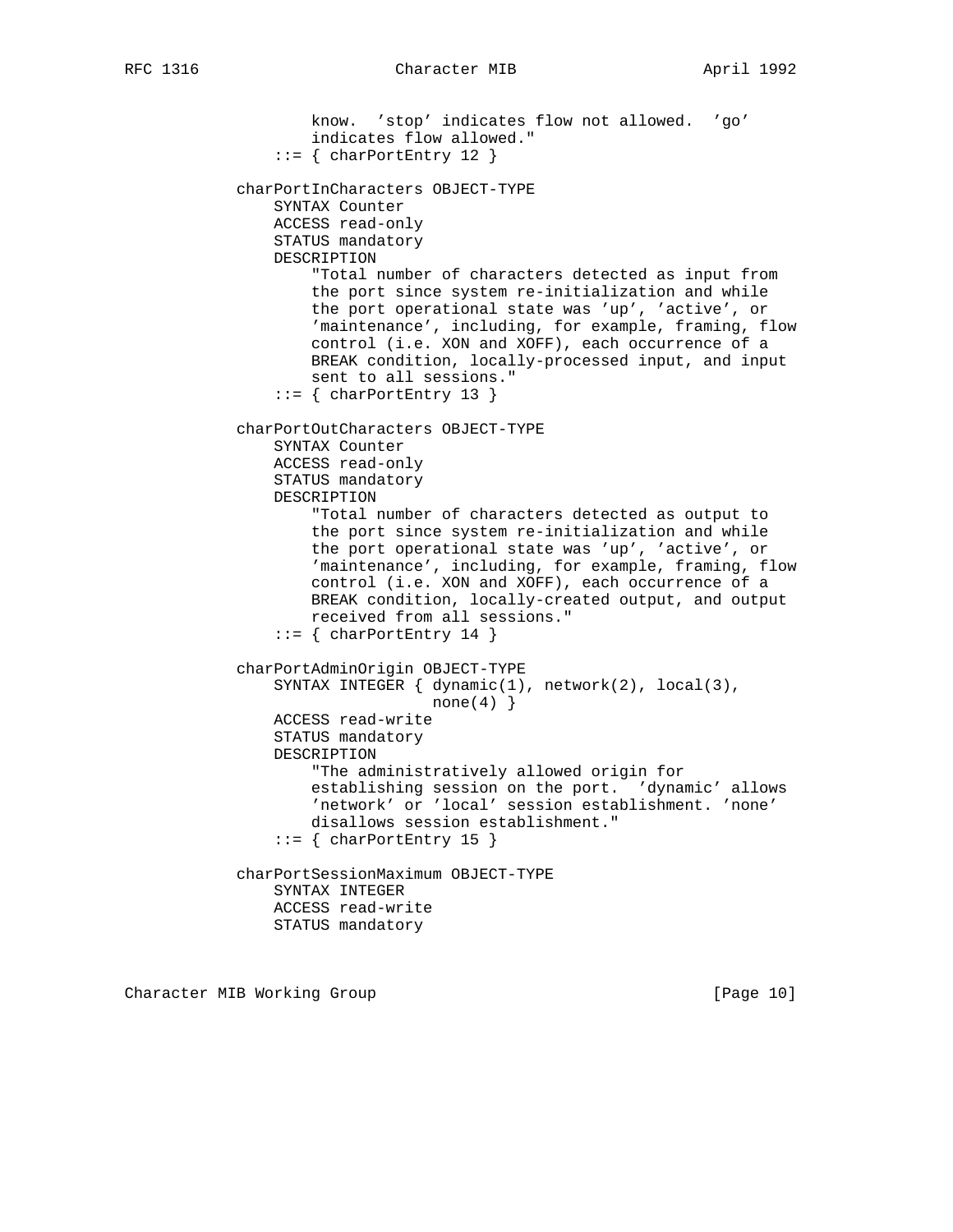DESCRIPTION "The maximum number of concurrent sessions allowed on the port. A value of -1 indicates no maximum. Setting the maximum to less than the current number of sessions has unspecified results."  $::=$  { charPortEntry 16 } charPortSessionNumber OBJECT-TYPE SYNTAX Gauge ACCESS read-only STATUS mandatory DESCRIPTION "The number of open sessions on the port that are in the connecting, connected, or disconnecting state."  $::=$  { charPortEntry 17 } charPortSessionIndex OBJECT-TYPE SYNTAX INTEGER ACCESS read-only STATUS mandatory DESCRIPTION "The value of charSessIndex for the port's first or only active session. If the port has no active session, the agent returns the value zero."  $::=$  { charPortEntry 18 } -- the Character Session table charSessTable OBJECT-TYPE SYNTAX SEQUENCE OF CharSessEntry ACCESS not-accessible STATUS mandatory DESCRIPTION "A list of port session entries."  $::=$  { char 3 } charSessEntry OBJECT-TYPE SYNTAX CharSessEntry ACCESS not-accessible STATUS mandatory DESCRIPTION "Status and parameter values for a character port session." INDEX { charSessPortIndex, charSessIndex }  $::=$  { charSessTable 1 }

Character MIB Working Group **[Page 11]** [Page 11]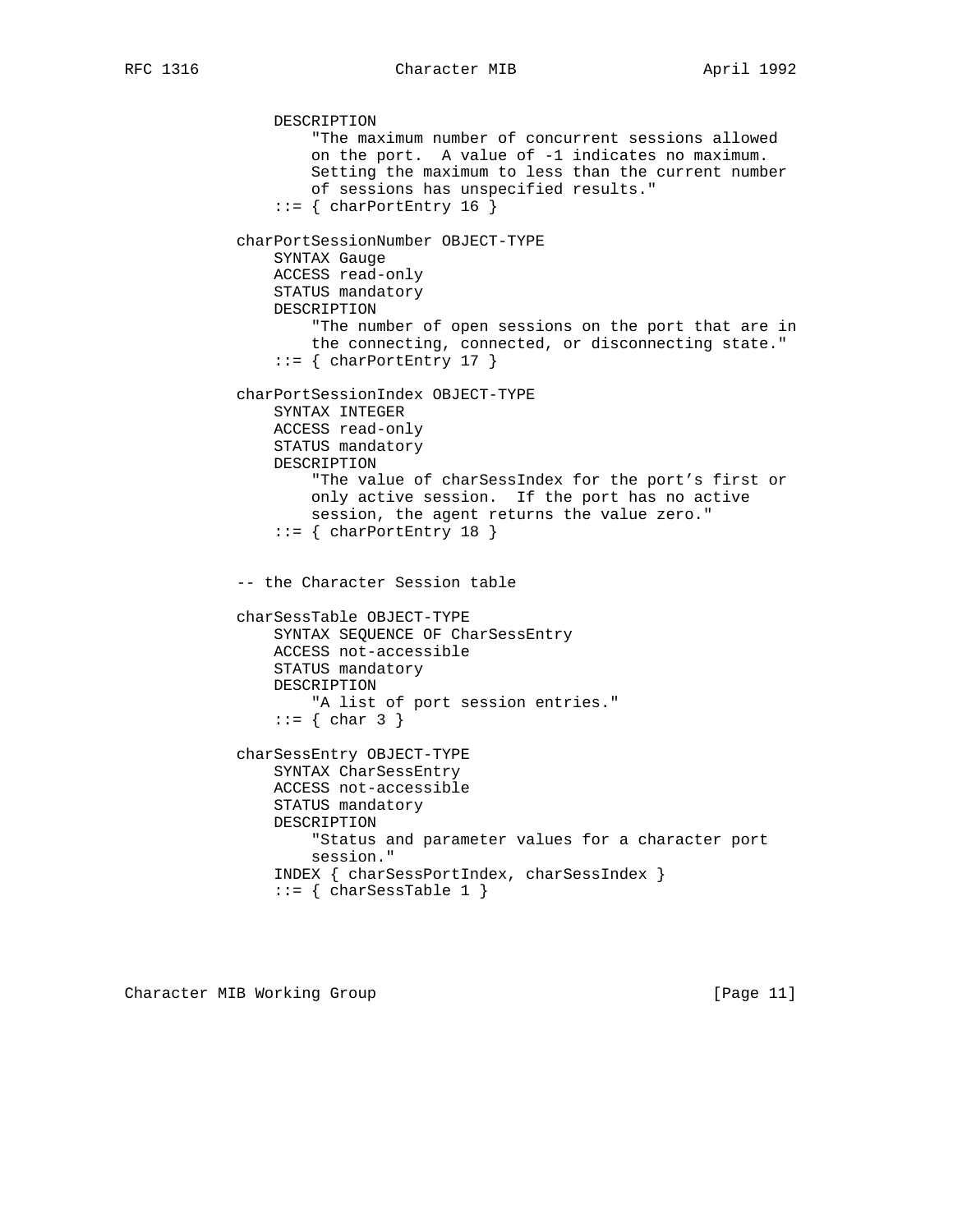CharSessEntry ::= SEQUENCE { charSessPortIndex INTEGER, charSessIndex INTEGER, charSessKill INTEGER, charSessState INTEGER, charSessProtocol AutonomousType, charSessOperOrigin INTEGER, charSessInCharacters Counter, charSessOutCharacters Counter, charSessConnectionId InstancePointer, charSessStartTime TimeTicks } charSessPortIndex OBJECT-TYPE SYNTAX INTEGER ACCESS read-only STATUS mandatory DESCRIPTION "The value of charPortIndex for the port to which this session belongs."  $::=$  { charSessEntry 1 } charSessIndex OBJECT-TYPE SYNTAX INTEGER ACCESS read-only STATUS mandatory DESCRIPTION "The session index in the context of the port, a non-zero positive integer. Session indexes within a port need not be sequential. Session indexes may be reused for different ports. For example, port 1 and port 3 may both have a session 2 at the same time. Session indexes may have any valid integer value, with any meaning convenient to the agent implementation."  $::=$  { charSessEntry 2 }

Character MIB Working Group [Page 12]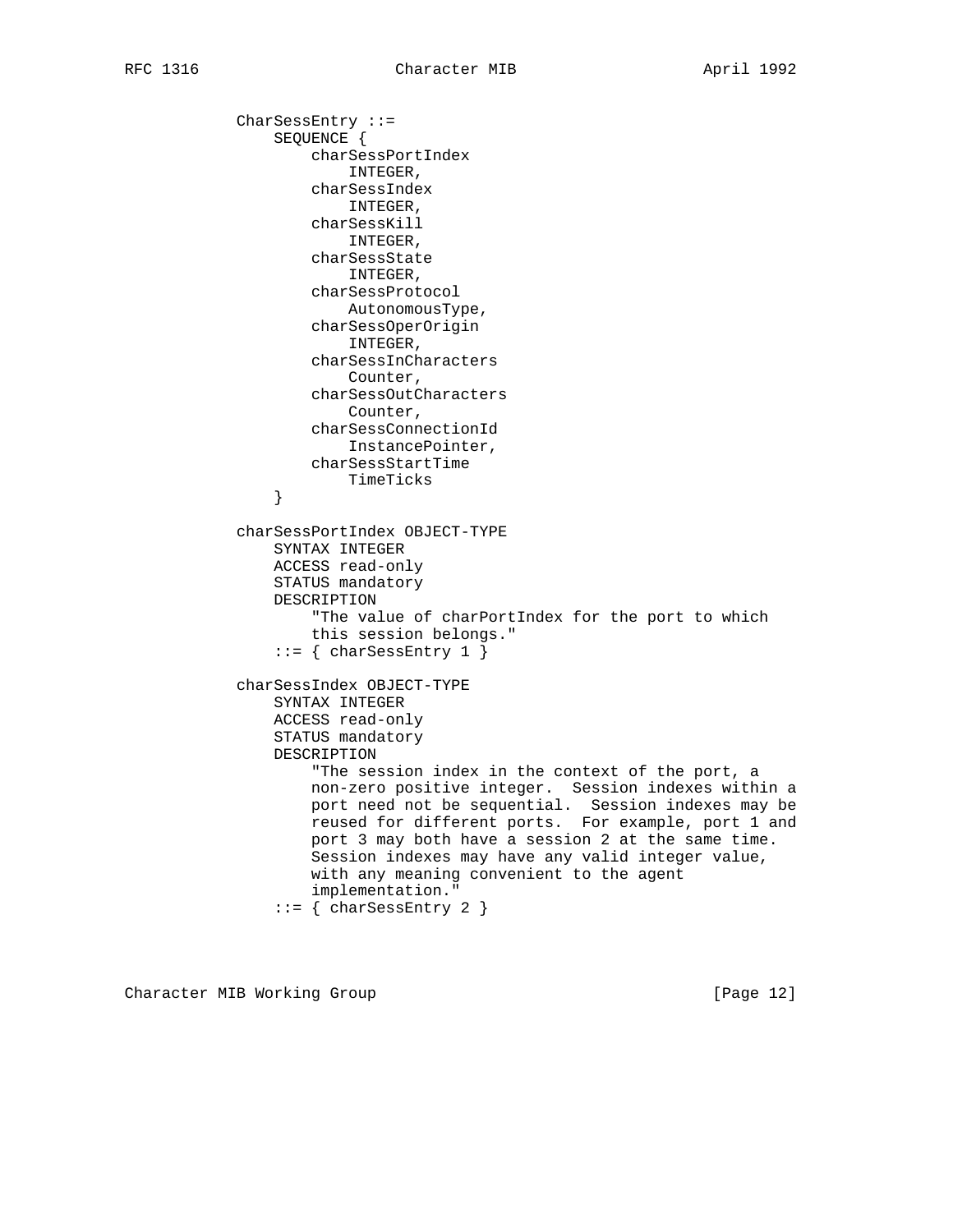charSessKill OBJECT-TYPE SYNTAX INTEGER  $\{ \text{ready}(1), \text{ execute}(2) \}$  ACCESS read-write STATUS mandatory DESCRIPTION "A control to terminate the session. In response to a get-request or get-next-request, the agent always returns 'ready' as the value. Setting the value to 'execute' causes termination."  $::=$  { charSessEntry 3 } charSessState OBJECT-TYPE SYNTAX INTEGER { connecting(1), connected(2), disconnecting(3) } ACCESS read-only STATUS mandatory DESCRIPTION "The current operational state of the session, disregarding flow control. 'connected' indicates that character data could flow on the network side of session. 'connecting' indicates moving from nonexistent toward 'connected'. 'disconnecting' indicates moving from 'connected' or 'connecting' to nonexistent." ::= { charSessEntry 4 } charSessProtocol OBJECT-TYPE SYNTAX AutonomousType ACCESS read-only STATUS mandatory DESCRIPTION "The network protocol over which the session is running. Other OBJECT IDENTIFIER values may be defined elsewhere, in association with specific protocols. However, this document assigns those of known interest as of this writing."  $::=$  { charSessEntry 5 } wellKnownProtocols OBJECT IDENTIFIER  $::=$  { char 4 } protocolOther OBJECT IDENTIFIER ::= {wellKnownProtocols 1} protocolTelnet OBJECT IDENTIFIER ::= {wellKnownProtocols 2} protocolRlogin OBJECT IDENTIFIER  $::=$  {wellKnownProtocols 3} protocolLat OBJECT IDENTIFIER ::= {wellKnownProtocols 4} protocolX29 OBJECT IDENTIFIER ::= {wellKnownProtocols 5} protocolVtp OBJECT IDENTIFIER ::=  $\overline{\{wellK}$ nownProtocols 6 $\overline{\}$ 

Character MIB Working Group **[Page 13]** [Page 13]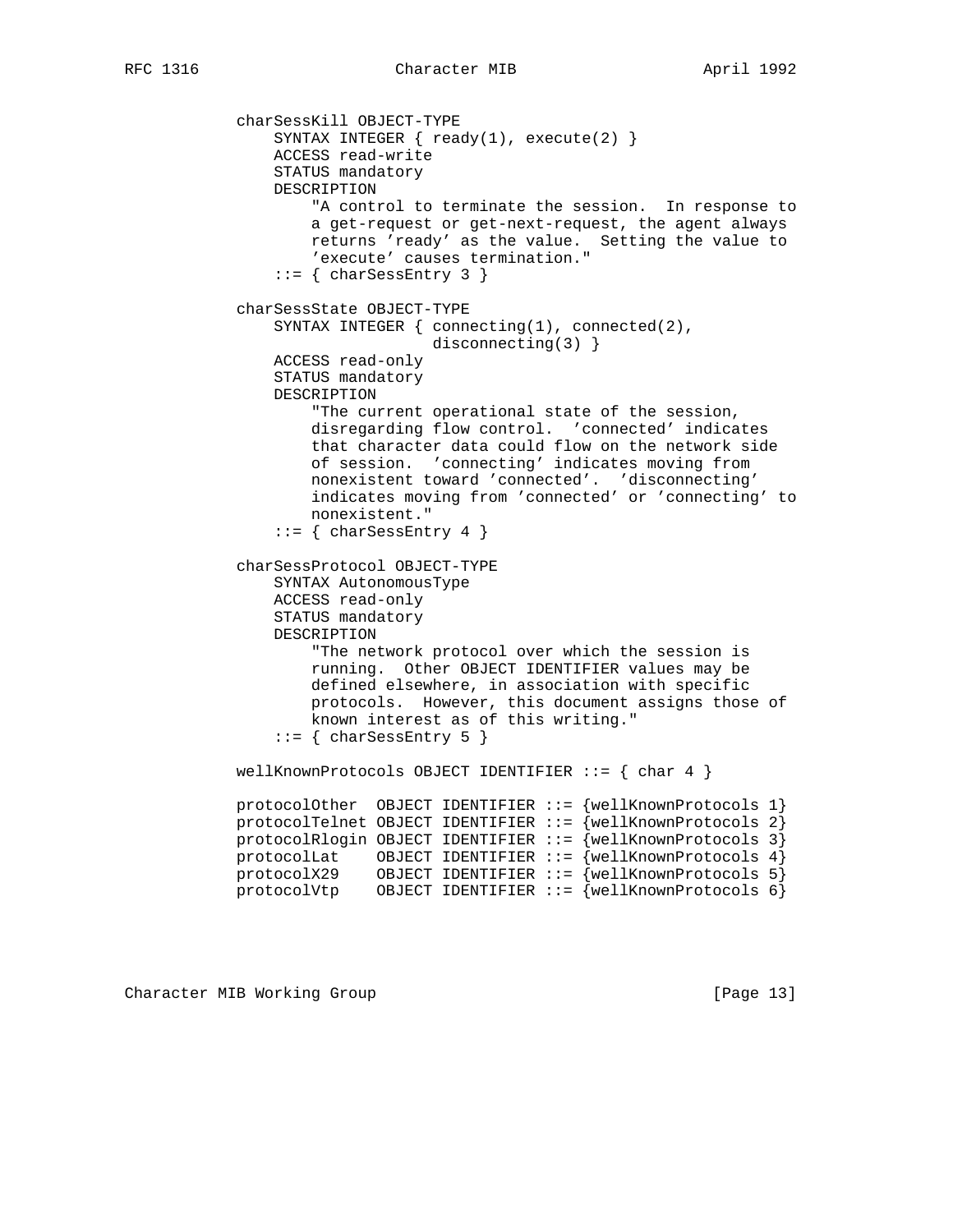charSessOperOrigin OBJECT-TYPE SYNTAX INTEGER  $\{ unknown(1)$ , network(2), local(3)  $\}$  ACCESS read-only STATUS mandatory DESCRIPTION "The session's source of establishment."  $::=$  { charSessEntry 6 } charSessInCharacters OBJECT-TYPE SYNTAX Counter ACCESS read-only STATUS mandatory DESCRIPTION "This session's subset of charPortInCharacters."  $::=$  { charSessEntry 7 } charSessOutCharacters OBJECT-TYPE SYNTAX Counter ACCESS read-only STATUS mandatory DESCRIPTION "This session's subset of charPortOutCharacters."  $::=$  { charSessEntry 8 } charSessConnectionId OBJECT-TYPE SYNTAX InstancePointer ACCESS read-only STATUS mandatory DESCRIPTION "A reference to additional local MIB information. This should be the highest available related MIB, corresponding to charSessProtocol, such as Telnet. For example, the value for a TCP connection (in the absence of a Telnet MIB) is the object identifier of tcpConnState. If an agent is not configured to have such values, the agent returns the object identifier: nullConnectionId OBJECT IDENTIFIER ::= { 0 0 } " ::= { charSessEntry 9 } charSessStartTime OBJECT-TYPE SYNTAX TimeTicks ACCESS read-only STATUS mandatory DESCRIPTION "The value of sysUpTime in MIB-2 when the session

Character MIB Working Group **[Page 14]** [Page 14]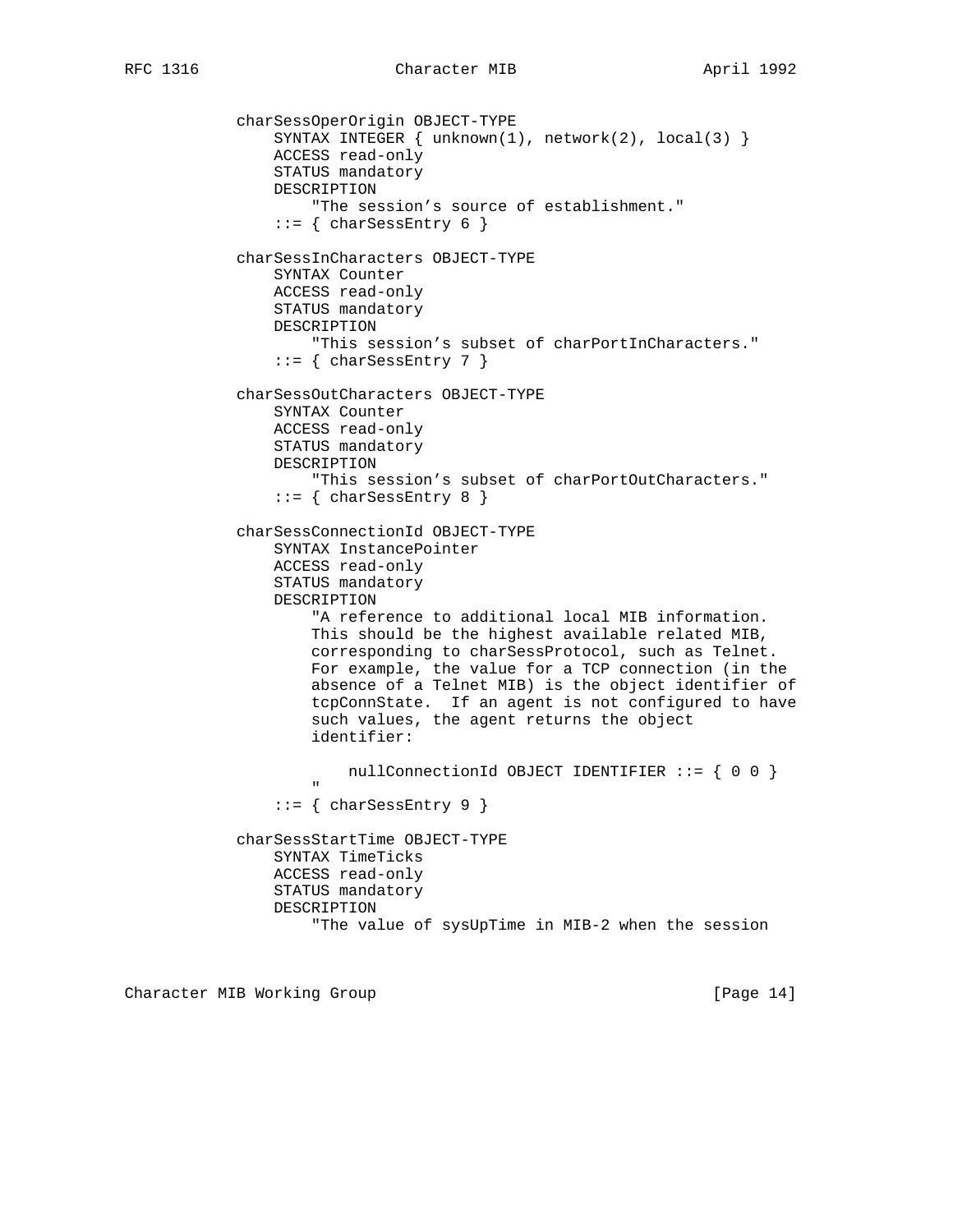entered connecting state."  $::=$  { charSessEntry 10 }

END

6. Acknowledgements

 Based on several private MIBs, this document was produced by the Character MIB Working Group:

> Anne Ambler, Spider Charles Bazaar, Emulex Christopher Bucci, Datability Anthony Chung, Hughes LAN Systems George Conant, Xyplex John Cook, Chipcom James Davin, MIT-LCS Shawn Gallagher, DEC Tom Grant, Xylogics Frank Huang, Emulex David Jordan, Emulex Satish Joshi, SynOptics Frank Kastenholz, Clearpoint Ken Key, University of Tennessee Jim Kinder, Fibercom Rajeev Kochhar, 3Com John LoVerso, Xylogics Keith McCloghrie, Hughes LAN Systems Donald Merritt, BRL David Perkins, 3Com Jim Reinstedler, Ungerman-Bass Marshall Rose, PSI Ron Strich, SSDS Dean Throop, DG Bill Townsend, Xylogics Jesse Walker, DEC David Waitzman, BBN Bill Westfield, cisco

- 7. References
	- [1] Cerf, V., "IAB Recommendations for the Development of Internet Network Management Standards", RFC 1052, NRI, April 1988.
	- [2] Cerf, V., "Report of the Second Ad Hoc Network Management Review Group", RFC 1109, NRI, August 1989.

Character MIB Working Group **[Page 15]** [Page 15]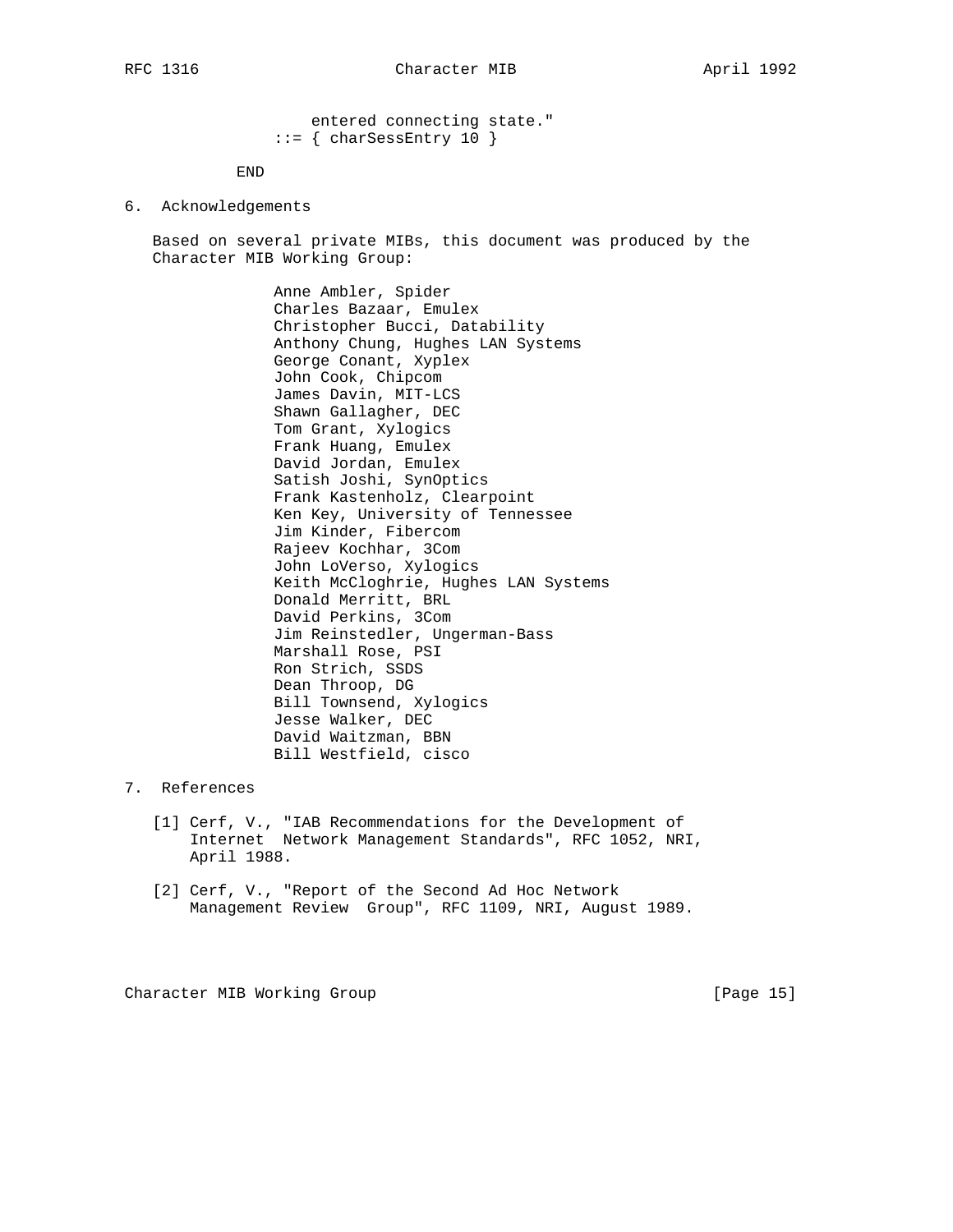- [3] Rose M., and K. McCloghrie, "Structure and Identification of Management Information for TCP/IP-based internets", RFC 1155, Performance Systems International, Hughes LAN Systems, May 1990.
- [4] McCloghrie K., and M. Rose, "Management Information Base for Network Management of TCP/IP-based internets", RFC 1156, Hughes LAN Systems, Performance Systems International, May 1990.
- [5] Case, J., Fedor, M., Schoffstall, M., and J. Davin, "Simple Network Management Protocol", RFC 1157, SNMP Research, Performance Systems International, Performance Systems International, MIT Laboratory for Computer Science, May 1990.
- [6] McCloghrie K., and M. Rose, Editors, "Management Information Base for Network Management of TCP/IP-based internets", RFC 1213, Performance Systems International, March 1991.
- [7] Information processing systems Open Systems Interconnection - Specification of Abstract Syntax Notation One (ASN.1), International Organization for Standardization, International Standard 8824, December 1987.
- [8] Information processing systems Open Systems Interconnection - Specification of Basic Encoding Rules for Abstract Notation One (ASN.1), International Organization for Standardization, International Standard 8825, December 1987.
- [9] Rose, M., and K. McCloghrie, Editors, "Concise MIB Definitions", RFC 1212, Performance Systems International, Hughes LAN Systems, March 1991.
- [10] Rose, M., Editor, "A Convention for Defining Traps for use with the SNMP", RFC 1215, Performance Systems International, March 1991.
- 8. Security Considerations

Security issues are not discussed in this memo.